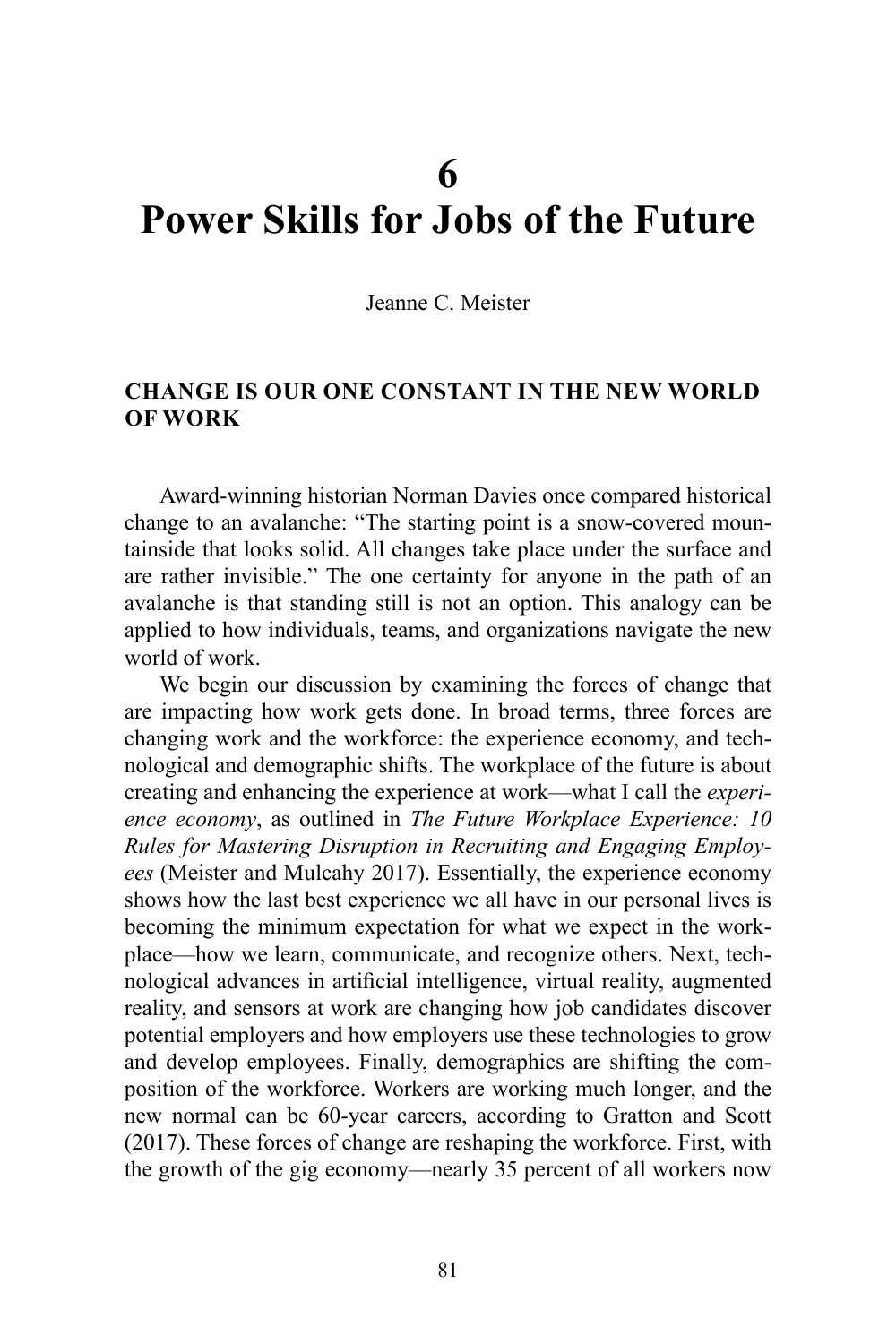work in alternative work arrangements that either supplement full-time work or are composed of "gigs"—more workers with in-demand skills are opting to work on their own terms. Second, the emergence of intelligent technologies is creating a "blended workforce," one that is made up of workers plus artificial intelligence assistants. This blended workforce is demanding a new set of power skills that include not just digital literacy but also uniquely human skills, such as emotional intelligence, people management, and learning to learn. Finally, this change is affecting individual workers, teams, and organizations in new ways, such as a deeper commitment to continuous learning; identifying new power skills for success; and experimenting with a range of new credentials, such as digital badges. Figure 6.1 shows how organizations are thinking about navigating the future workplace and the implications on individuals, teams, and organizations.

# **HOW THE FAST PACE OF CHANGE IMPACTS THE NEW WORLD OF WORK**

The world of work operates at a rapid pace and is filled with paradoxes. While unemployment is down, it is taking longer to fill key job roles. The ratio of unemployed people per job opening in the United

| Three forces of change                       | <b>Workforces redefined</b>                         | Impact on:                                                                                                          |
|----------------------------------------------|-----------------------------------------------------|---------------------------------------------------------------------------------------------------------------------|
| <b>Experience economy</b><br>• Technological | <b>Gig economy workers</b>                          | Individual workers<br>Continuous learning<br>Desire for skill<br>development                                        |
| • Demographic                                | New blended workforce:<br>worker plus AI assistants | Teams<br>Team intelligence<br>Full timers plus gig<br>workers<br>Organization<br>New power skills<br>Digital badges |

**Figure 6.1 Future Workplace Model**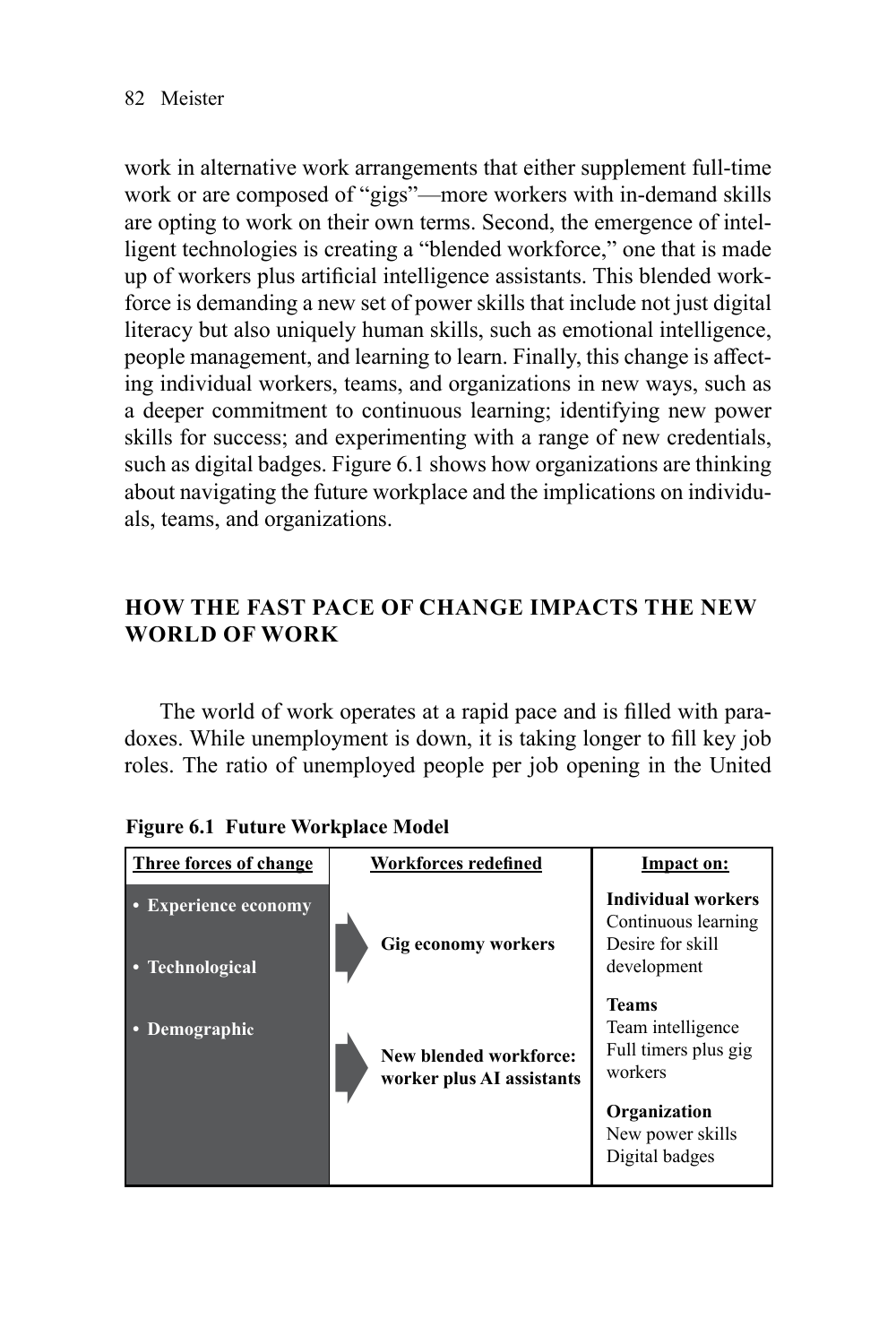States is below 1.5, but the amount of time it takes to hire a new worker has reached a postrecession high of about 26 days. According to the U.S. Department of Labor's monthly Job Openings and Labor Turnover Survey (JOLTS), job openings in the United States have reached their highest point since the government started tracking the series back in 2000 (Bureau of Labor Statistics 2017). However, hiring has been low in comparison to job openings. This data can be interpreted in several different ways. The gap between hires and openings—and the time it takes to fill jobs—could be a sign that employers are being more selective, but I believe the issue behind this data is a persistent skills gap between the types of skills employers require and the skills workers have in the marketplace.

According to the 2016/2017 Talent Shortage Survey conducted by Manpower Group (2017), 40 percent of U.S. employers report a skills gap and difficulty filling positions. More recent research by Future Workplace entitled *Closing the Skills Gap* finds that, of the 600 surveyed human resources leaders in North America at the vice president level and above, over half believe there is a skills gap in their organization, and over a third say filling their open positions to close the gap was harder in 2018 than it was in 2017.<sup>1</sup> Seventy percent of these leaders say up to 500 job openings have gone unfilled at their respective companies in the past year, and almost half attribute these openings to a shortage of qualified job candidates.

To combat this issue, companies are turning to investments in training and development to try to offset the pressing skills mismatch. JOLTS predicts that in 2020 there will be 1.4 million more software development jobs than applicants who can fill them (Bureau of Labor Statistics 2017). Educational programs can't seem to produce candidates for these positions fast enough. Employers report difficulties in filling these positions because of a lack of both available applicants and technical competency. This talent shortage has increased as an issue in six of the nine largest global economies between 2015 and 2016. The number of employers investing in training and developing existing employees to fill open positions has doubled from one in five to over half in the past year (Manpower Group 2017).

By the year 2020, 47 percent of revenue for the biggest Fortune 500 companies will be driven by digital technology (Fenwick 2015). Amber Grewal, vice president of Global Talent Acquisition at IBM, believes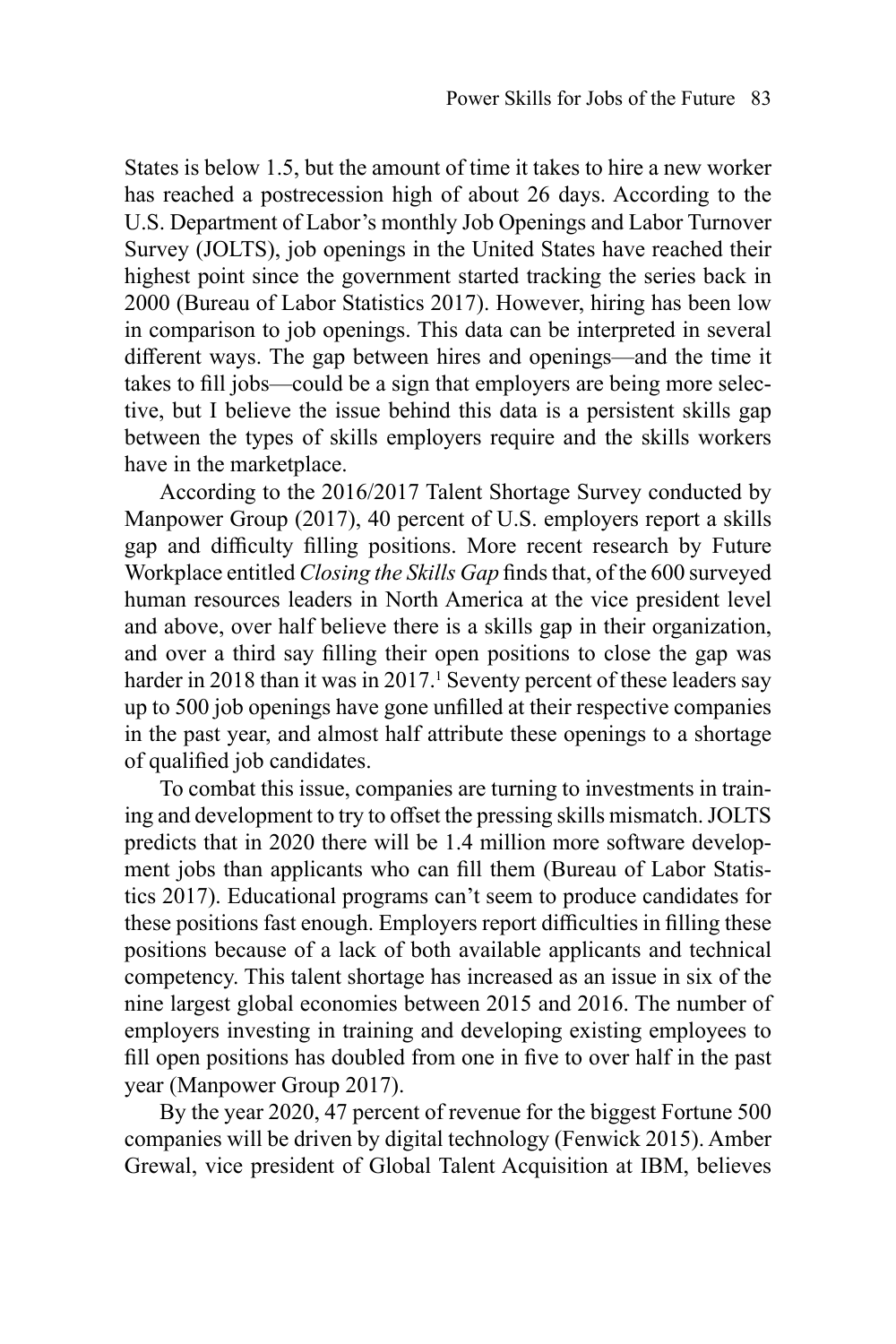this will have a huge impact on how companies attract, retain, and develop talent. She says, "As technology becomes a large part of the company's operating model, digital skills are impacting all industries and functions. Whether you are in technology, finance, marketing, or HR, adopting an agile way of working, being comfortable using all the technologies you have access to at work, and leveraging design thinking to understand the needs and expectations of individual segments of your employees will be the foundational components to thriving in the digital age."2 This means that companies will increasingly incorporate artificial intelligence, data analytics, and other social and mobile technologies to transform and personalize the candidate experience.

## **ORGANIZATIONAL IMPLICATIONS IN THE NEW WORLD OF WORK: THE NEW POWER SKILLS**

What is the impact on individuals, teams, and organizations in this new world of work? First, with digital technologies impacting all industries, more jobs will require a mix of digital and human skills. Some employers are starting to focus on both of these areas. Take, for example, former General Electric CEO Jeff Immelt's 2015 announcement that every new hire will learn to code. Immelt sees coding as a new way for learners to build critical thinking skills. Many countries have already integrated coding into their curricula. In 2014, England [made](http://www.bbc.com/news/technology-29010511) computing part of its national primary curriculum, and Estonia has already [started](https://www.wired.com/2012/09/estonia-reprograms-first-graders-as-web-coders/) coding classes in its schools as early as first grade. The Netherlands, Belgium, and Finland also have national programs.

In the United States, some states are adjusting their K–12 curricula to align with this new emerging skill. In February 2016, the Florida State Senate approved a first-of-its-kind proposal to allow computer coding to fulfill a foreign language requirement in high school. The bill's sponsor, Sen. Jeremy Ring, a former Yahoo! executive, contended that in a competitive job market, computer skills are as important as speaking another language, and that computer coding is a skill more aligned with liberal arts than math or science (Hager 2016).

Yet, digital skills are not enough to thrive in the future workplace. To stay employable in the age of automation, one needs to acquire "core power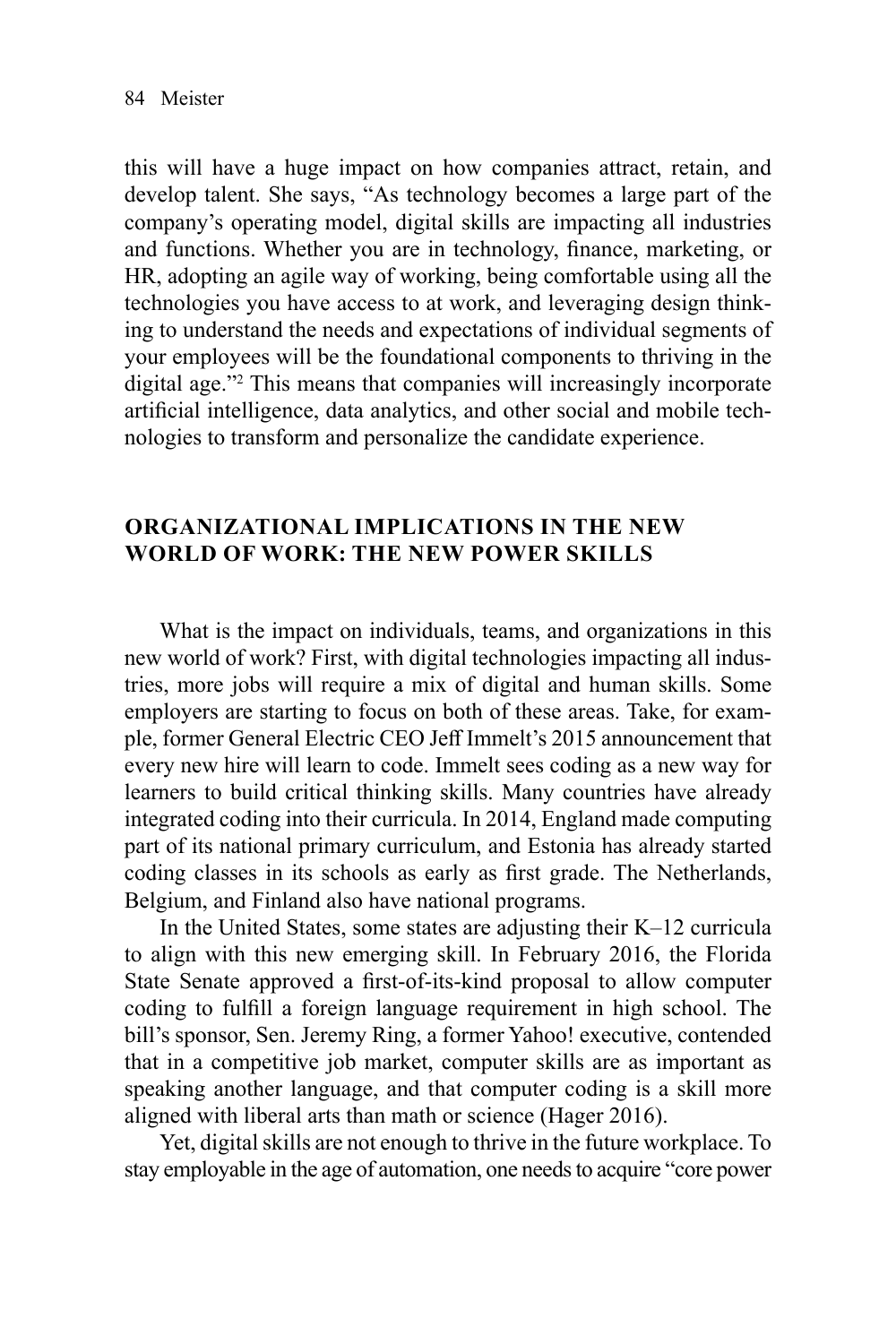skills"—what I define as the combination of cross-functional skills such as creativity, emotional intelligence, and people management skills. These are included in the World Economic Forum listing of skills needed for the future, the core power skills identified by Future Workplace research in *Closing the Skills Gap*, and input from clients of Future Workplace, including heads of human resources and corporate learning at Fortune 1000 firms (see Table 6.1).

|  | 1. Complex problem solving | 11. Strategic thinking             |  |
|--|----------------------------|------------------------------------|--|
|  | 2. Critical thinking       | 12. Executive presentation         |  |
|  | 3. Creativity              | 13. Project management             |  |
|  | 4. People management       | 14. Analytical skills              |  |
|  | 5. Coordination            | 15. Understanding the impact of AI |  |
|  | 6. Emotional intelligence  | 16. Leadership ability             |  |
|  | 7. Service orientation     | 17. Change management              |  |
|  | 8. Judgment                | 18. Team intelligence              |  |
|  | 9. Negotiation             | 19. Digital literacy               |  |
|  | 10. Cognitive flexibility  | 20. Computational thinking         |  |
|  |                            |                                    |  |

**Table 6.1 Twenty Core Power Skills Needed for the Future Workplace**

SOURCES: Created by author from World Economic Forum and Future Workplace LLC.

As the World Economic Forum (2016) has detailed, complex problem solving, critical thinking, and creativity will become the most crucial skills a worker can develop to obtain and retain a job. As new technologies, artificial intelligence, and automation replace jobs we thought were safe from automation—such as knowledge-based work in insurance, legal, and journalism professions—it will become increasingly important for workers to develop uniquely human skills. In my work as founder of the Future Workplace Network, we regularly query our clients on the core "power" skills they expect of workers. Our clients acknowledge the ever-shorter shelf life of skills and the growing importance of learning to learn. As evidence, the massively open online course (MOOC) "Learning How to Learn" has been one of the topenrolled MOOCs for the past four years by Class Central, the online search engine for tracking MOOCs.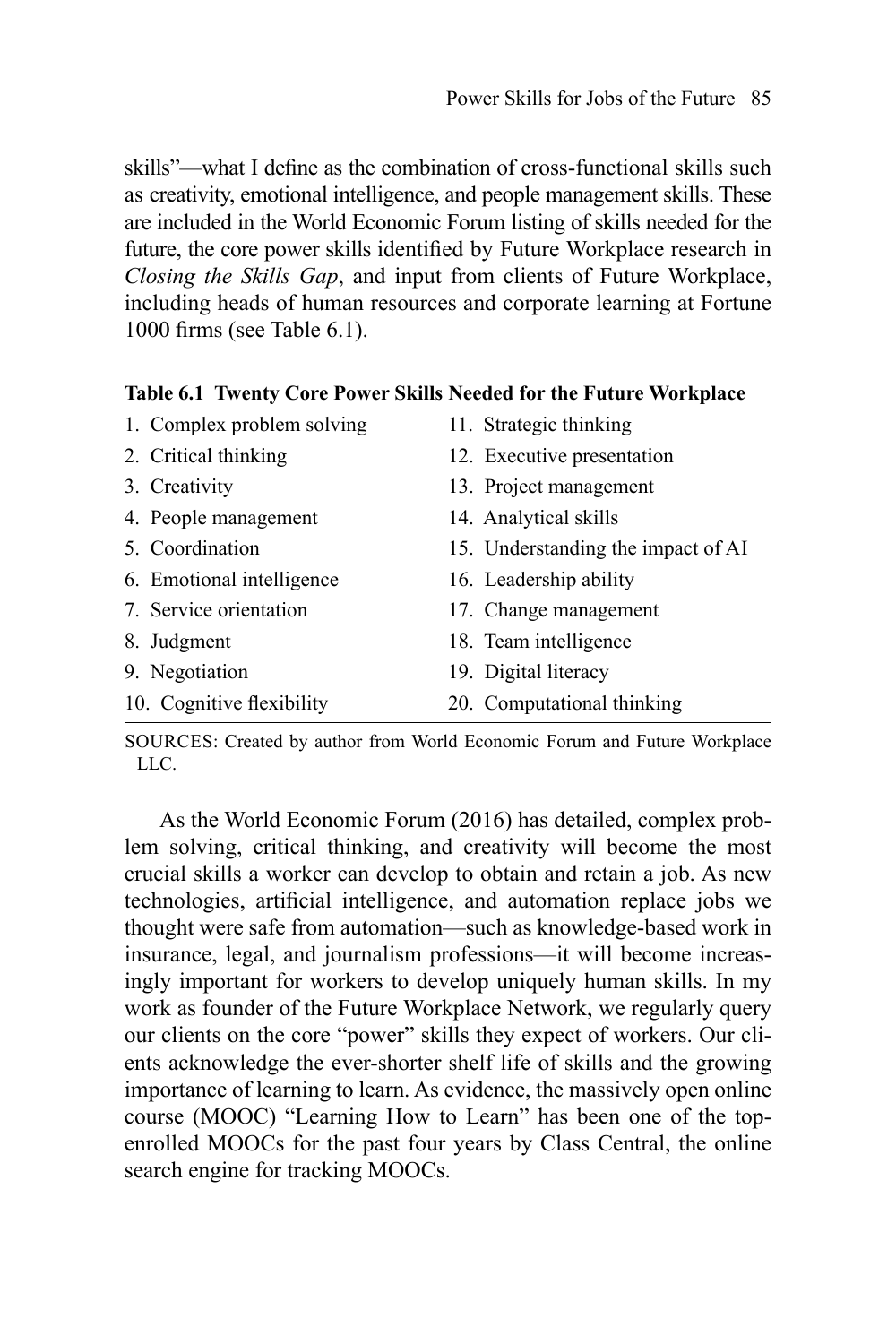Employers are also expanding the definition of skills expected of workers to include what I refer to as "higher levels of uniquely human skills." One example is team intelligence, which is knowing how to work with and develop the best teams by focusing on their strengths and understanding their team dynamics. Team intelligence is becoming increasingly important as global teams collaborate to get work done. Creating the right team environment can lead to improved levels of productivity, innovation, and employee engagement.

In addition to the importance of these uniquely human skills, HR leaders see a growing importance in developing deep cross-functional capabilities, because job growth in hybrid jobs—those that require deep technical skills as well as a strong set of soft skills such as creativity, problem solving, teamwork, writing, and research—has been robust (see Figure 6.2).

Finally, our clients identified a new set of workplace power skills, including understanding the impact of artificial intelligence on how works gets done, building computational thinking skills to approach

**Figure 6.2 Percentage of Job Postings Requesting Specific Types of Soft Skills, Data Science and Analysis Jobs vs. All jobs**



SOURCE: Sigelman (2017).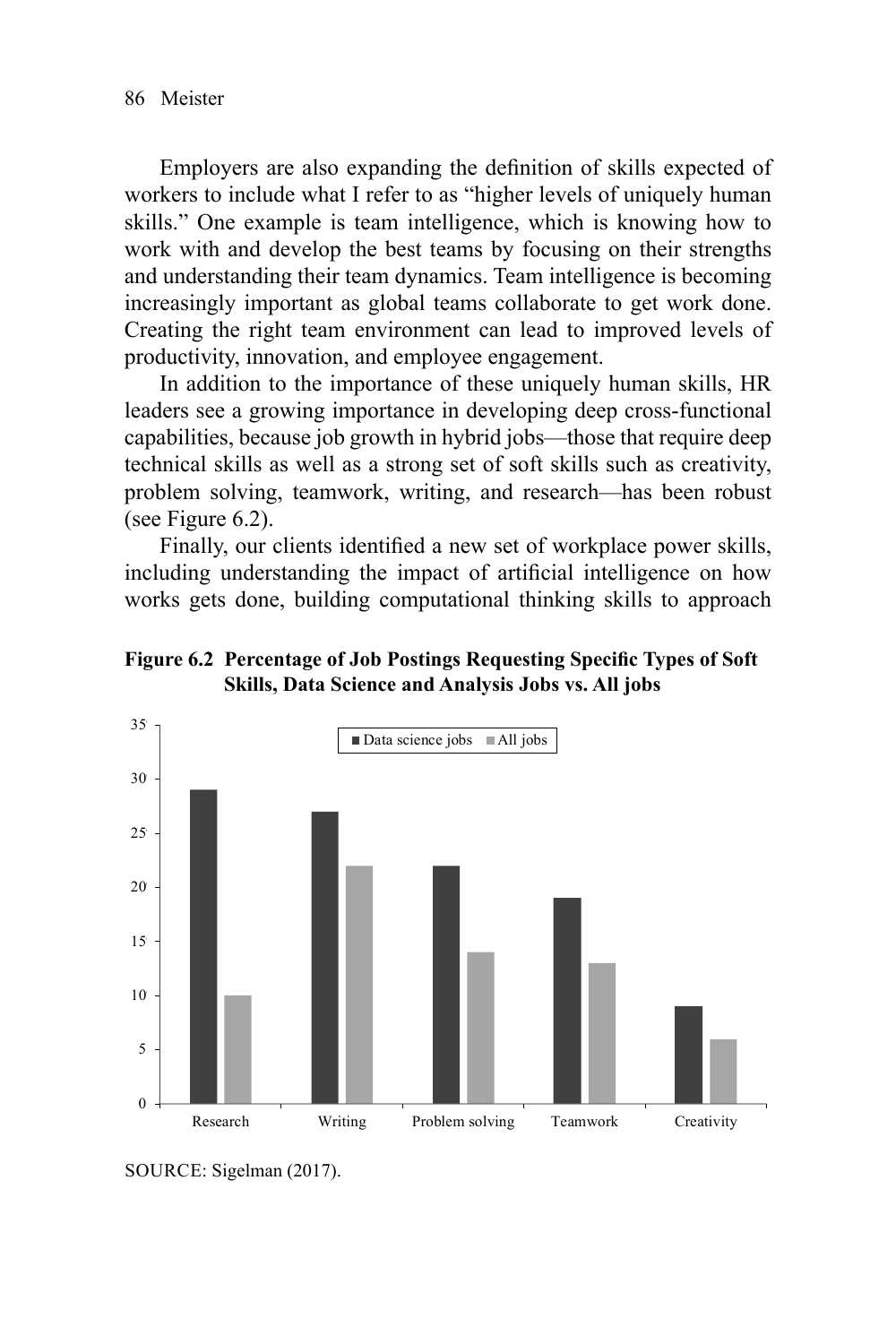new problems at work, and understanding how to work effectively in a team. These power skills are becoming increasingly important in the workplace.

## **WHAT COMPANIES CAN DO TO BUILD NEW POWER SKILLS FOR THE 2020 WORKPLACE**

How are companies navigating the new world of work? First, both companies and individual workers need to pay more attention to the importance of continuous learning. Going forward, employers can do three things that continue to close the skills gaps.

#### **1) Build Cross-Functional Skills**

Jobs that require only one skill set are in significant decline. As reported by Dr. David J. Deming (2017) of Harvard University, many jobs that require only mathematical skills have been automated, but roles that combine mathematical and interpersonal skills (such as economists, health technicians, and management analysts) are projected to be in high demand. As noted in Figure 6.3, significant proportions of employers will expect that their managers have both data science and analytical skills by 2020. In some fields, such as finance and accounting and marketing and sales, the majority of employers will expect managers to have these skills. These are technical skills that go beyond leadership, people management, and interpersonal skills that likely originally qualified someone for a management position. Cross-functional skills are important for labor market success going forward.

The notion of developing cross-functional skills is not new; in fact, "T"-shaped skills were first described in 1991. T-shaped individuals combine both a depth and breadth of skills possessing deep functional expertise with well-honed social skills to collaborate across disciplines. Now, with automation potentially impacting up to 60 percent of occupations, it is becoming more important than ever for individuals to demonstrate these T-shaped skills combining uniquely "human" skills (executive presence, empathy, and communications) with technical ones (Meister 2017).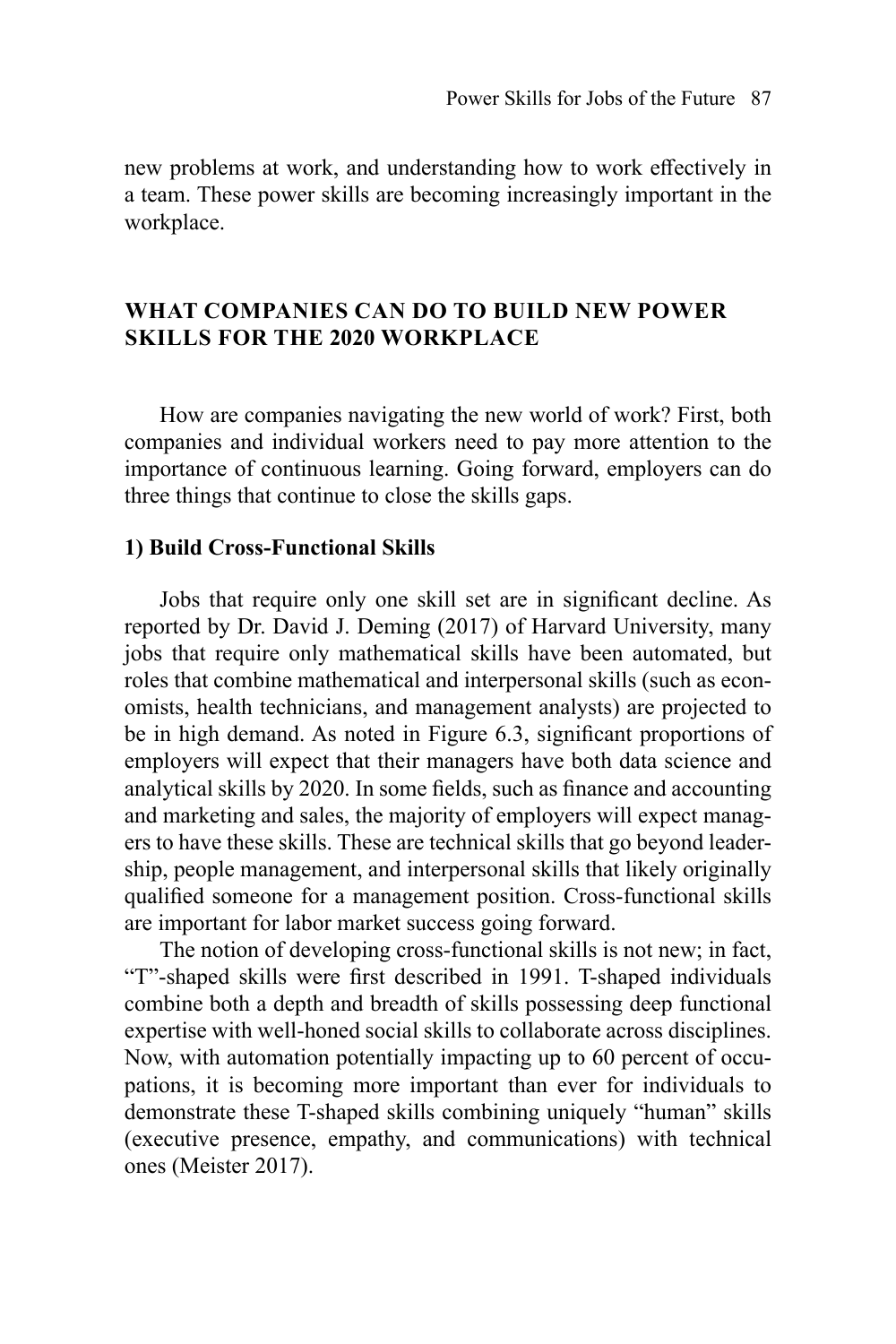

**Figure 6.3 Percent of Employers That Will Require Their Managers to Have Data and Analytics Skills by 2020, by Field**

# **2) Use Investment in Learning to Both Develop and Recruit New Employees**

We are seeing more companies use their investments in training to both develop new skills and identify new talent with the skills needed for success. To do this, organizations are investing in learning and development to attract the best people in the marketplace.

One example of this is the newly designed MOOC, developed in partnership between [Price Waterhouse C](https://www.pwc.com/)ooper (PwC) and the online learning firm [Coursera](https://www.coursera.org/), entitled "Data Analysis and Presentation Skills: The PwC Approach Specialization."3 As Michael Fenton, chief people officer of PwC, says, "PwC's [collaboration with Coursera](https://www.coursera.org/specializations/pwc-analytics) is about more than creating a new course; it's about helping people become more confident as they face the future."<sup>4</sup> This five-course MOOC specialization focuses on both understanding and applying data analytics tools, as well as crafting business presentations to identify insights uncovered in the data analysis. To date, over 14,000 learners in 192 countries have

SOURCE: Business Higher Ed Forum and Gallup (2016).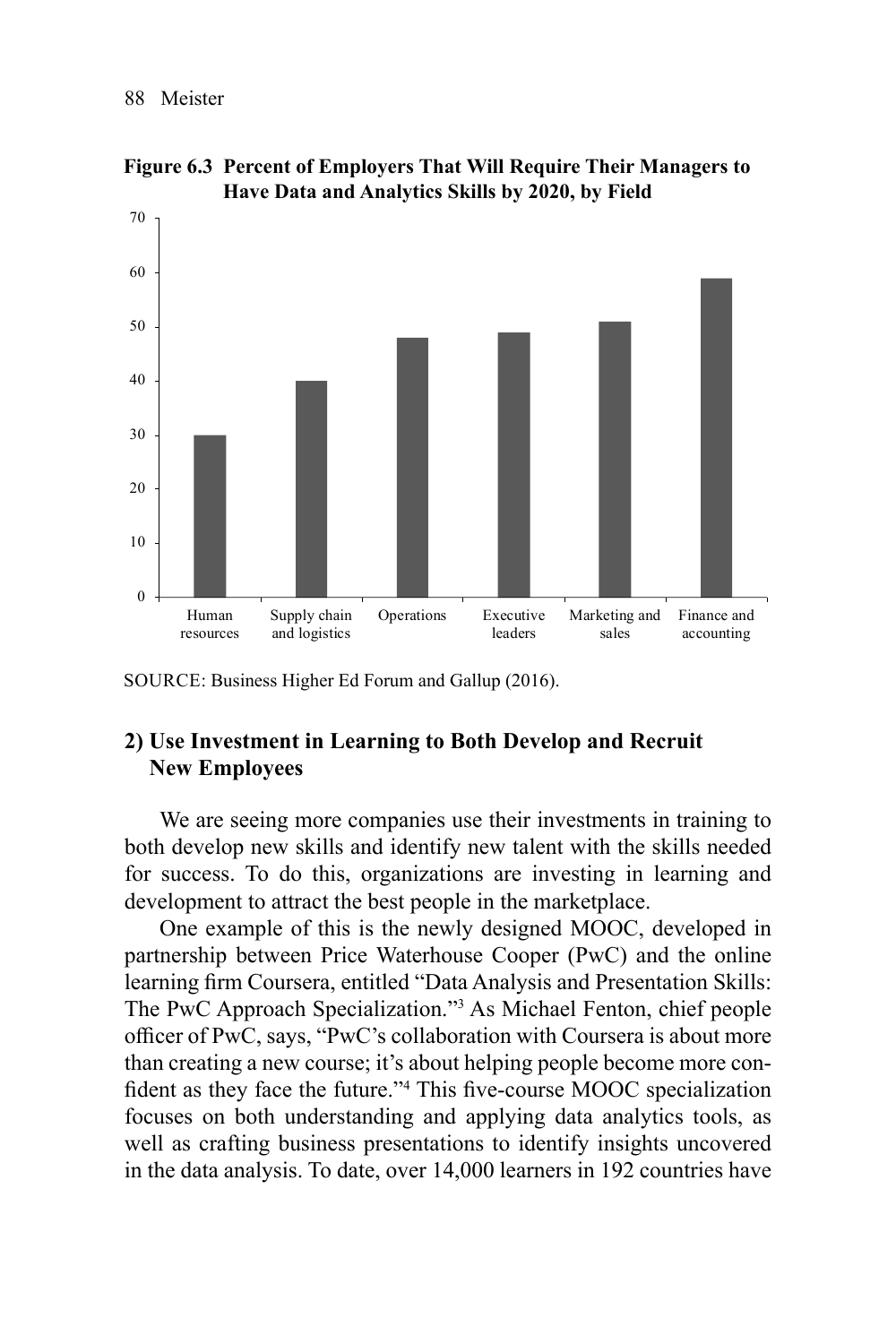enrolled in this MOOC, and another 71,481 non-PwC learners enrolled who are interested in enhancing their skills. Certainly, the non-PwC learners create an immediate talent pool of prospective employees who have mastered an important skill set in data science and presentation. These learners then have the option to opt into the [PwC Talent Network](https://www.pwc.com/us/en/careers/experienced/why-pwc/flexibility-talent-network.html) to learn more about data analysis industry news and current openings at PwC.

## **3) Build Corporate/Higher Education Partnerships**

As part of the Future Workplace *Closing the Skills Gap* research, we surveyed 600 leaders of human resources in North America and discovered that nearly 40 percent of companies are not collaborating with institutions of higher education to ensure their college curriculums are responsive to the needs of employers. This is leading to a mismatch between the supply and demand of skills.

Employers are experimenting with various ways to close the skills gap. IBM, for example, has partnered with an institution of higher education, Northeastern University, to offer college credits for completion of an IBM online learning program, "Cognitive Class Analytic Technologies." When learners complete the 30 hours of work associated with this online course and earn a score of 85 percent or higher, they earn an open digital badge from IBM, as well as three credits within the Northeastern University Masters in Analytics program. This corporate/higher education partnership is unique because it verifies learners' credentials and shows employers what learners know, where they learned their skills, and why an employer should hire them. "The combination of digital badges plus college credit is a huge motivating factor to complete an online learning program," says David Leaser, senior program executive, Innovation and Growth Initiatives, IBM. "People benefit from a stackable credential at the university level, and this also enhances their personal brand."5 For example, a LinkedIn study found that open digital badges on a person's LinkedIn profile can increase profile views by up to 600 percent (Leaser 2016).

Digital badges provide a platform to empower students and working adults to share their verified learning achievements. According to Peter Janzow, vice president of Credly (IBM's digital badge platform partner), digital badges are verified in real time and contain rich meta data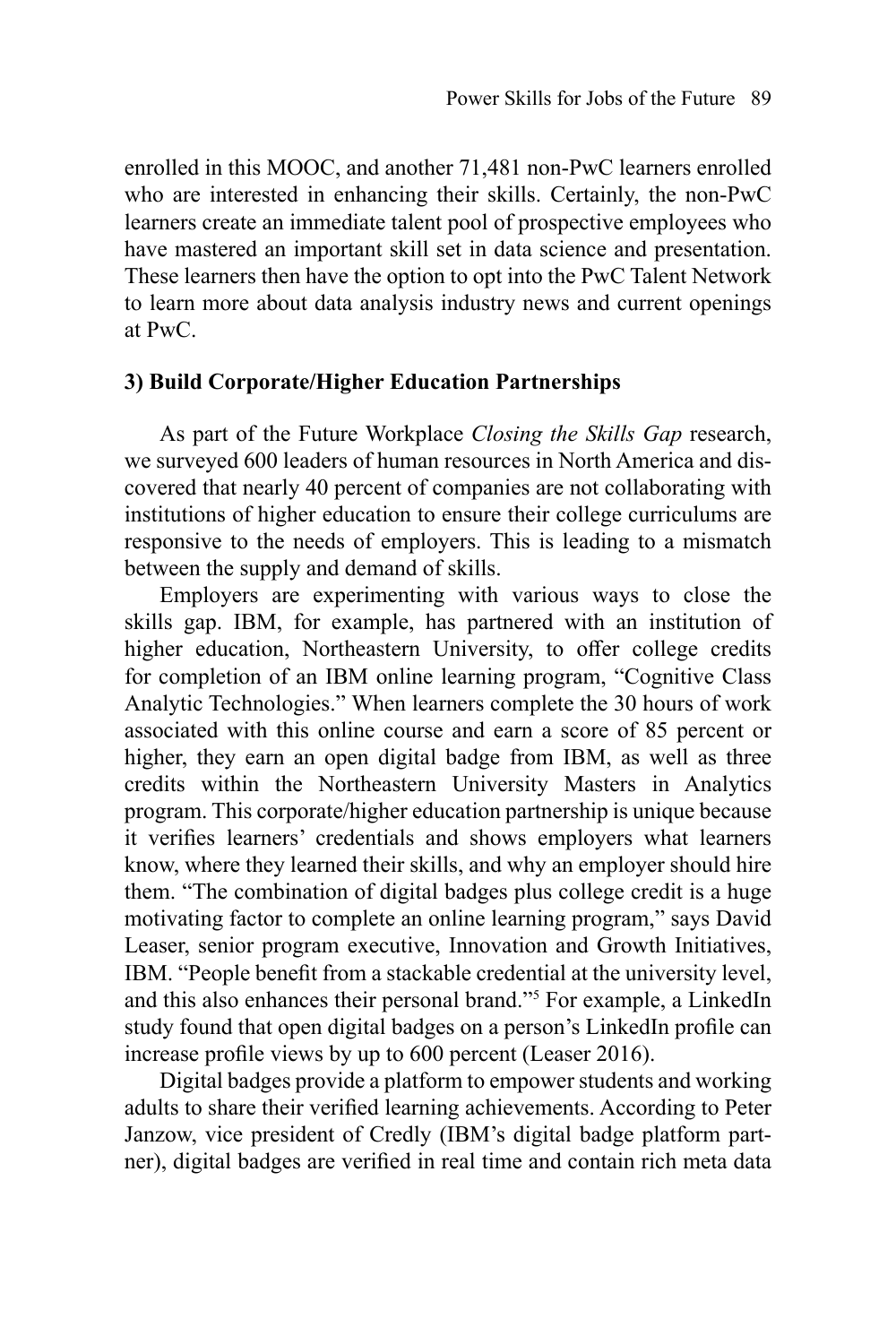of an individual's skills, which gives the learner an easy way to broadcast their skills.<sup>6</sup> By going beyond paper certificates to digital badges, credentials can be shared and verified on the Web for maximum visibility on networks like LinkedIn, Facebook, and Twitter. Corporations that can use digital badges to upskill their workforces also reap benefits. Compared to informal individual peer assessments, these badges may have increased value since they represent verified and résumé-worthy learning achievements.

As we look to the future of skills and jobs, one thing is clear: employees and employers are operating at a relentless speed to keep up with massive disruptions in the marketplace and are experimenting with ways to close the skills gap.

No industry is safe from having its "Uber moment"—in fact, these Uber moments will only become more commonplace across all industries spanning from transportation to financial services and publishing.<sup>7</sup> Investing in continuous learning, recognizing the need to develop a new set of power skills, and partnering with universities to offer and accredit digital credentials are some of the strategies used to develop workers who can adapt to the ever-changing workplace. As Norman Davies warns, we cannot stand still in the middle of an avalanche. Companies must prepare employees today to develop the power skills of tomorrow.

## **Notes**

The author thanks Kevin Solar, graduate of Fordham University and now Community Engagement Manager at Future Workplace, for his contribution to this chapter.

- 1. The Future Workplace's *Closing the Skills Gap* research will be available as a graphic of key findings. For a copy of this, email [info@futureworkplace.com](mailto:info@futureworkplace.com).
- 2. Personal communication with the author, January 3, 2018.
- 3. For more information visit<https://www.coursera.org/specializations/pwc-analytics> (accessed April 24, 2018).
- 4. Personal communication with the author, June 21, 2017.
- 5. Personal communication with the author, April 19, 2018.
- 6. Personal communication with the author, April 19, 2018.
- 7. An Uber moment is defined as a moment in time when disruptive forces negatively impact the current state of employment in an industry. For example, it is predicted that a large number of banks will disappear over the next few years as a result of digital disruption.